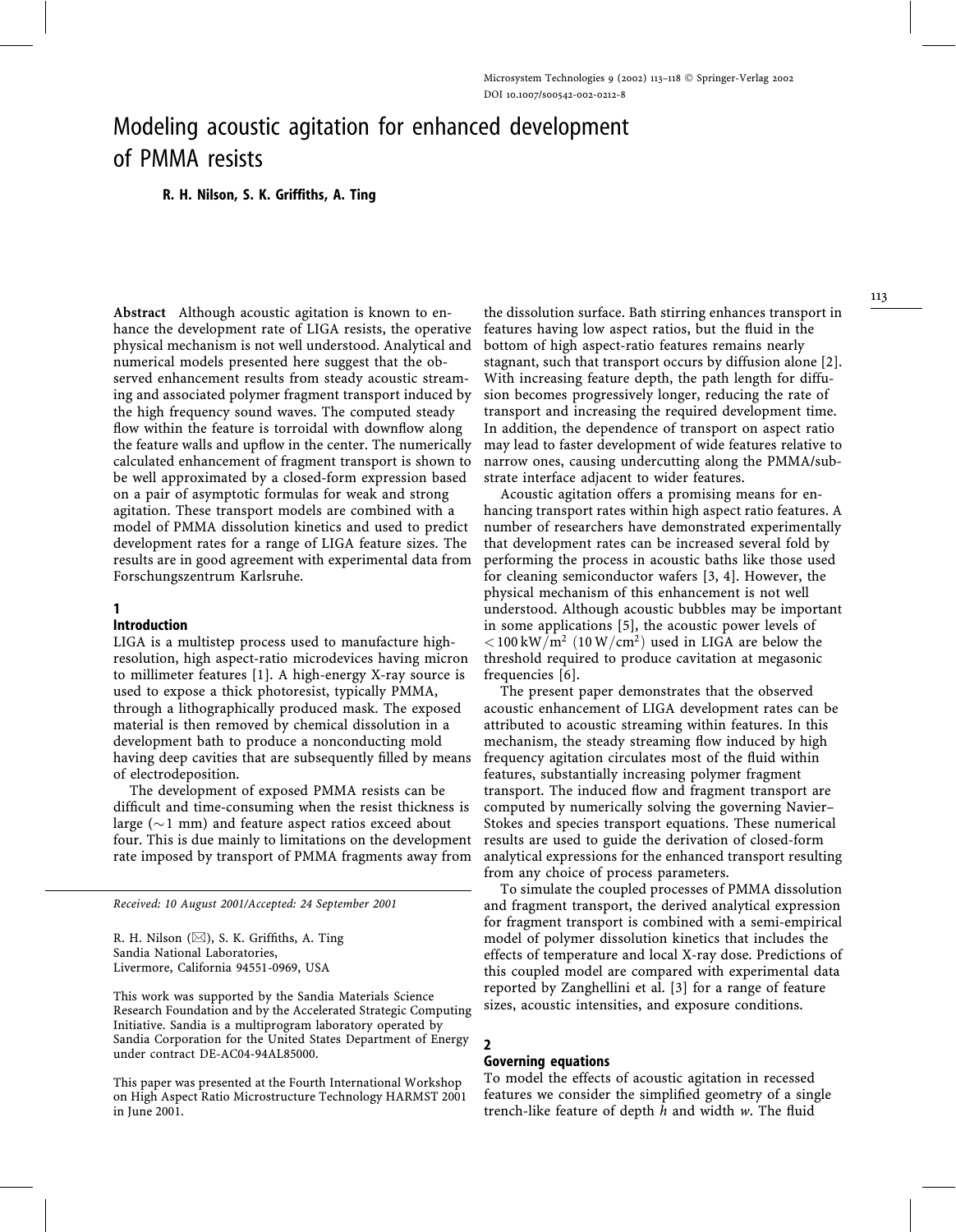velocity field within the feature is obtained by solving the Navier–Stokes equations using a method of successive approximations that splits the solution into sinusoidal and steady components [7, 8]. The pressure, p, density,  $\rho$ , and velocity  $\mathbf{u} = \mathbf{u} \mathbf{i} + \mathbf{v} \mathbf{j}$  are each written as an infinite series.

$$
p = p_0 + p_a + p_s + \cdots \t\rho = \rho_0 + \rho_a + \rho_s + \cdots \n\mathbf{u} = \mathbf{u}_a + \mathbf{u}_s + \cdots
$$
\n(1)

The ambient values of pressure and density,  $p_0$  and  $\rho_0$ , are taken as constant and uniform. The acoustic terms, subscripted a, are harmonic functions of time but may vary arbitrarily with position. The steady acoustic streaming terms, subscripted s, are time invariant but are free to vary spatially. These series expansions are substituted into the Navier–Stokes equations and terms of like time dependence are equated. The first-order harmonic terms and their products with  $p_0$  and  $p_0$  yield the linearized acoustic equations [7, 8] which are solved by superposing exact solutions derived by Rayleigh [7].

The equations governing the steady acoustic streaming flow are deduced by taking the time average of the series expansion of the Navier–Stokes equations. The averaging process eliminates all of the simple harmonic terms but leaves the steady flow quantities, subscripted s below, as well as the time averaged products of harmonic functions that are gathered into F.

$$
\nabla \cdot \mathbf{u}_s = 0 \quad \nabla p_s - \mu \nabla^2 \mathbf{u}_s = \mathbf{F} \tag{2}
$$

$$
\mathbf{F} = -\rho_0 \langle (\mathbf{u}_a \cdot \nabla) \mathbf{u}_a + \mathbf{u}_a (\nabla \cdot \mathbf{u}_a) \rangle \tag{3}
$$

The steady streaming motion is driven by an apparent body force, F, arising from the Reynolds stresses produced by the harmonic motion. The steady velocity field is used to solve the conservation equation describing steady diffusive and advective transport of a single species.

$$
\nabla \cdot (\mathbf{u}_s C) = \nabla \cdot (D \nabla C) \tag{4}
$$

C and D are the fragment concentration and diffusivity.

## 3

#### Harmonic velocity field

Rayleigh derived traveling wave solutions that satisfy the two-dimensional Cartesian form of the acoustic wave equations for a channel bounded by infinite parallel planes [7]. Because of the nonslip condition on the bounding walls, thin viscous boundary layers of uniform thickness develop interior to the feature along the feature side walls.

The formulas given below can be used to calculate the amplitude of the motion at the feature mouth,  $u_{a0}$ , acoustic boundary layer thickness,  $\delta$ , and wave length,  $\lambda$ .

$$
u_{a0} = \sqrt{\frac{I}{\rho c}} \approx 0.2 \,\mathrm{m/s} \quad \delta = \sqrt{\frac{2\mu}{\omega \rho}} \approx 0.6 \,\mathrm{\mu m} \tag{5}
$$

$$
\lambda = \frac{c}{f} \approx 1.5 \,\text{mm} \tag{6}
$$

The above numerical estimates are based on a frequency,  $f = \omega/2\pi = 1$  MHz, and a sound intensity,

 $I = 60 \text{ kW/m}^2$  (6 W/cm<sup>2</sup>), typical of commercial wafer cleaning baths, and fluid properties like those of water:  $\rho = 1000 \text{ kg/m}^3$ ,  $c = 1500 \text{ m/s}$  and  $\mu = 10^{-3}$  Pa s.

The Rayleigh solution indicates that the amplitude of the acoustic wave will not be attenuated by more than 20% within the feature provided that  $w/\delta > 4$  and  $\pi h \delta/\lambda w < 0.2$ . These criteria are both met by features having a width of at least 10  $\mu$ m and a depth no greater than 1 mm. Thus, wave attenuation is of little concern in most LIGA applications.

# 4

## Steady streaming and transport

Numerical methods are used to compute the steady fluid flow and associated transport of polymer fragments induced by acoustic agitation. The Navier–Stokes Eqs. (2) and (3) governing the streaming motion are rewritten in terms of the stream function and vorticity, as appropriate for steady incompressible flows [2]. The Reynolds stresses, denoted F, are evaluated by substitution of the Rayleigh acoustic solutions into Eq. (3). These equations and the species transport equation, Eq. (4), are discretized using second-order finite differences to obtain a system of algebraic equations that are solved iteratively on a rectangular mesh.

After scaling of the position coordinates and fluid velocities by w and  $D/w$ , the governing equations contain only three dimensionless parameters, the Peclet Number, aspect ratio, and normalized thickness of the acoustic boundary layer.

$$
Pe_w = \frac{u_{s0}w}{D} \quad A = \frac{h}{w} \quad \delta^* = \frac{\delta}{w}
$$
 (7)

The Peclet number,  $Pe_w$ , indicates the relative strength of convective transport by acoustic streaming compared to transport by diffusion. It is based upon a nominal acoustic streaming speed of

$$
u_{\rm s0} \equiv \frac{u_{\rm a0}^2}{c} = \frac{I}{\rho c^2} \approx 27 \,\mu\text{m/sec}
$$
 (8)

The numerical estimate given above corresponds to an acoustic intensity of  $I = 60 \text{ kW/m}^2$  (6 W/cm<sup>2</sup>) in a fluid



Fig. 1. Computed streamlines (left) and isopleths (right) for  $Pe_w = 125$  and  $A = h/w = 4$  and  $w/\delta = 16$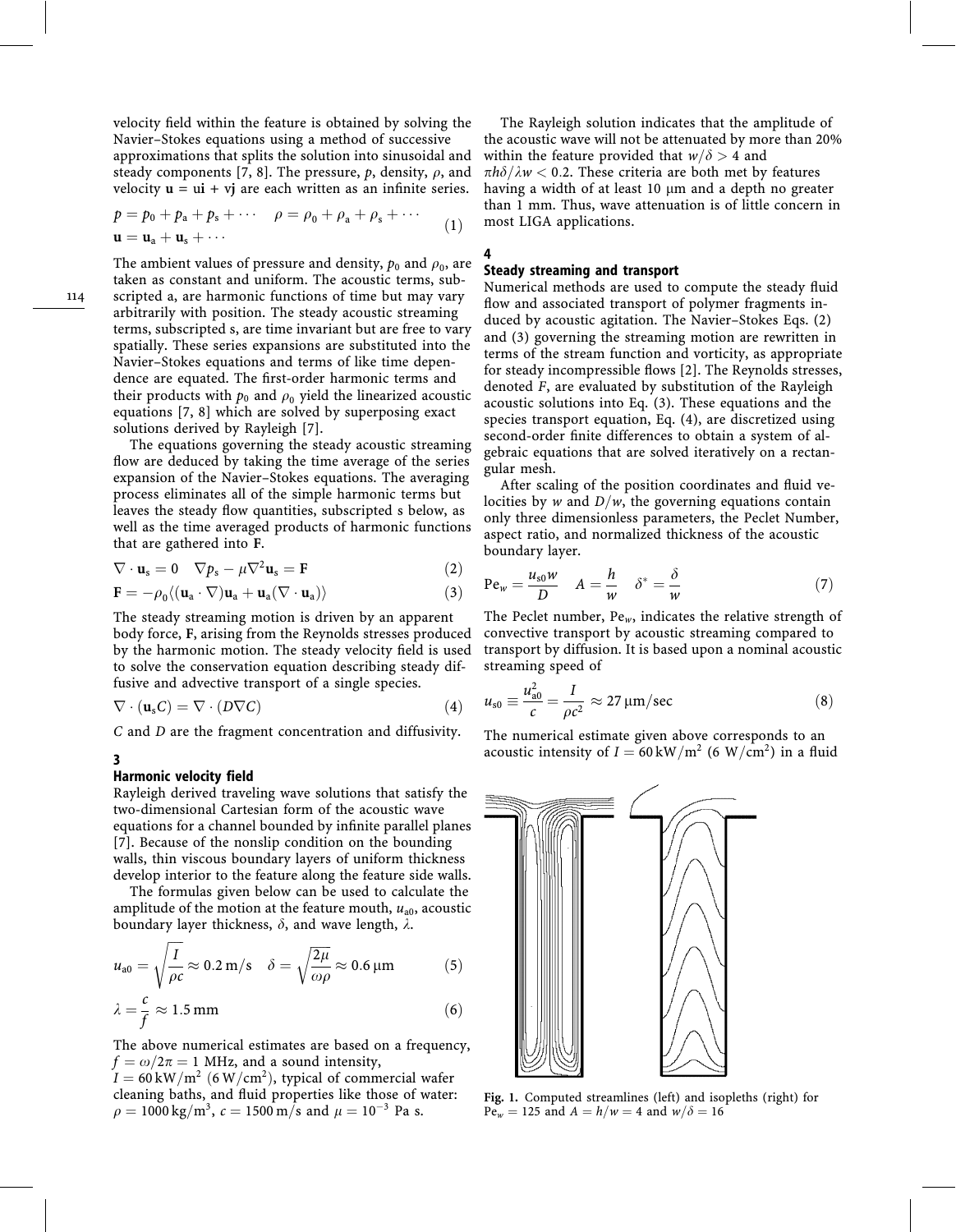like water having a density of 1000 kg/m<sup>3</sup> and a sound speed, c, of 1500 m/s.

Figure 1 illustrates the computed flow and transport within a feature having an aspect ratio of four and a Peclet number of 125. This choice corresponds to development of LIGA features having a width of 30  $\mu$ m at an acoustic power level of  $I = 100 \text{ kW/m}^2$  (10 W/cm<sup>2</sup>), assuming a polymer fragment diffusivity of  $D = 10^{-11} \text{ m}^2/\text{s}$ . Streamlines are shown on the left side of the figure. Isopleths, lines of constant fragment concentration, are shown on the right side. The flow within the feature is torroidal with downflows along the walls driven by large Reynolds stress gradients in the acoustic boundary layers. The upflow in the center is simply a consequence of continuity.

The flow along the midsection of the feature does not vary with elevation. With increasing aspect ratio, the flow along the midsection remains the same but extends over a larger fraction of the feature. The turning regions at the ends are not, however, affected by changes in the aspect ratio for aspect ratios greater than two or three. The asymmetry of the flow near the feature mouth results from applying a normalized shear stress of  $Pe_w/4/\delta^*$  to the fluid above the feature to account for the formation of an acoustic boundary layer on the wafer face; this has a relatively minor influence on the fragment transport.

The isopleths on the right of Fig. 1 are swept downward by descending flow adjacent to the feature walls. Upward flow in the center is also apparent. The close spacing of the isopleths near the feature bottom is indicative of the large diffusion flux at the lower surface. Integration of this flux over the feature bottom yields the Sherwood number, representing the ratio of the vertical species transport compared to that which would have occurred by diffusion alone.



Fig. 2. Normalized streaming velocity along feature versus normalized distance from feature center. Solid lines are analytical solutions; symbols are numerical results. Dotted line is asymptotic solution for  $w/\delta \gg 1$ 

$$
Sh = \left(\frac{h}{D\Delta C}\right) \frac{1}{w} \int_{0}^{w} D \frac{\partial C}{\partial y} dx
$$
 (9)

The Sherwood number is 3.5 for the example in Fig. 1.

As seen in Fig. 2, streaming velocities computed numerically at the feature midheight (symbols) are in excellent agreement with exact analytical solutions that apply at all intermediate elevations when the aspect ratio is large [9]. The steady motion is severely suppressed when  $w/\delta < 4.$ 

When the feature width greatly exceeds the acoustic boundary layer thickness ( $w/\delta \gg 1$ ), the velocity profile approaches an asymptotic solution having a parabolic shape and a maximum downward speed of  $v^* = v/u_{s0} = -0.25$  adjacent to the wall, as indicated by the dotted line in Fig. 2. Because the maximum speed is roughly coincident with the inner edge of the acoustic boundary layer at  $x^* \sim \delta/w \ll 1$ , the resulting velocity field is nearly equivalent to that driven by a slip velocity on the vertical walls. Thus, since  $w/\delta > 50$  in the practical zexamples presented here, flow and transport can be accurately and efficiently calculated by applying a slip velocity of normalized magnitude  $Pe_w/4$  rather than explicitly including the Reynolds stresses comprising F in Eq. (3).

#### Analytical transport model

5

The symbols in Fig. 3 illustrate the numerically computed variation of the reduced Sherwood number, Sh-1, with a modified Peclet number,  $\overline{Pe}$ , based on the mean downflow speed  $\bar{V}$ .

$$
\overline{\text{Pe}} = \frac{\overline{V}w}{D} = \text{Pe}_w \frac{\overline{V}}{u_{s0}} \sim \text{Pe}_w \frac{0.4}{4} \sim 0.1 \text{Pe}
$$
 (10)



Fig. 3. Variation of Sherwood number with Peclet number. Solid lines are asymptotes, dotted line is composite formula; symbols are numerical calculations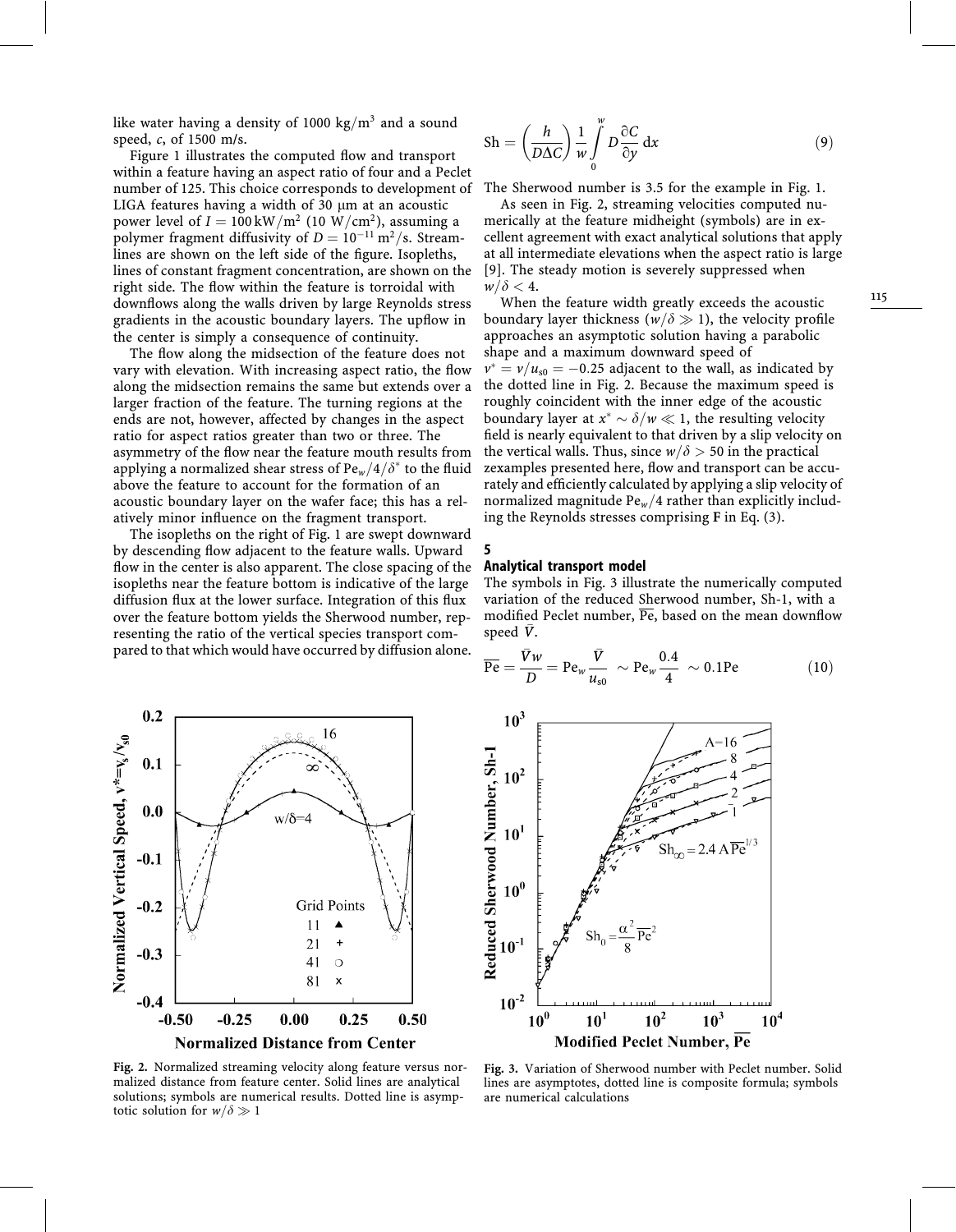The value 0.4 appearing here is obtained by integration of the parabolic velocity profile for  $w \gg \delta$  across a trenchlike feature; the corresponding value for a circular hole is 0.5. In either geometry, the maximum downflow speed adjacent to the wall is  $V_{\text{max}} = u_{s0}/4$  and the downflow region spans a fraction  $\alpha \sim 0.42$  of the feature half-width.

When the Peclet number is relatively small, the numerical calculations (symbols) in Fig. 3 follow a single line given by

$$
Sh_0 = \lim_{Pe \to 0} (Sh - 1) = \frac{\alpha^2}{8} \overline{Pe}^2
$$
\n(11)

In this regime the enhancement is independent of the aspect ratio, A. At high Peclet numbers, however, the calculations for each aspect ratio follow separate asymptotes of the form

$$
Sh_{\infty} = \lim_{\text{Pe}\to\infty} (Sh - 1) \approx 2.4A\overline{\text{Pe}}^{1/3}
$$
 (12)

Each asymptote is indicated by a solid line in Fig. 3. These asymptotic expressions for small and large Peclet numbers may be combined to form a simple but accurate approximation

$$
Sh = 1 + \frac{Sh_0 Sh_\infty}{Sh_0 + Sh_\infty} \tag{13}
$$

shown by dotted lines in Fig. 3. The analytical approximation of Eq. (13) is seen to be in excellent agreement with the symbols representing numerical results. This composite formula remains valid so long as the acoustic boundary layer is thin compared to the feature width.

## 6

#### Coupled kinetics and transport

LIGA development rates are limited both by fragment transport rates and by surface dissolution kinetics. Previous studies of the kinetics have shown that the dissolution rate of PMMA in a GG developer fluid may be well approximated by the expression [10].

$$
R = G \frac{(Q/B)^p}{1 + (Q/B)^p} e^{-\frac{E}{R}(\frac{1}{T} - \frac{1}{T_0})}
$$
(14)

in which  $Q$  is the absorbed X-ray dose,  $E$  is the activation energy, T is the absolute temperature and  $T_0$  is a reference temperature. The constants  $G$ ,  $B$ , and  $p$  are chosen as 12.3 ( $\mu$ m/min), 8.44 kJ/cm<sup>3</sup>, and 3.81 to provide a best fit to the data reported by Pantenburg et al. [11] for  $T = 21$  °C and for doses that span the range used in the examples treated below. These values are somewhat different than those used by Tan et al. [10] to fit a data set that extends to higher doses. The activation energy is typically on the order of 140 kJ/mol, but this is of no importance to our examples as they are limited to cases with  $T = T_0 = 21 \degree C$ .

In a quasi-steady development process the recession rate,  $dh/dt$ , is proportional to the net dissolution rate,  $R(\rho_s - \rho_l C_b)$ , which must be in balance with the rate of fragment transport from the development surface into the bath,  $\rho_1 DSh\Delta C/h$  [12].

$$
\rho_s \frac{dh}{dt} = R(\rho_s - \rho_l C_b) = \rho_l ShD \frac{\Delta C}{h}
$$
\n(15)

Here,  $\rho_s$  and  $\rho_1$  are the PMMA solid density and the fluid bulk density, respectively, and  $\Delta C = C_b$  since the partial mass density at the feature bottom,  $C<sub>b</sub>$ , is large compared to that in the bath. The second of the preceding equalities may be solved for  $C^* = C_{\rm b}\rho_{\rm l}/\rho_{\rm s}$  to yield

$$
\frac{dh}{dt} = R(1 - C^*) \quad \text{where } C^* = \frac{hR}{hR + DSh} \tag{16}
$$

7

## Comparison with data

Predicted development histories are now compared with measurements made by Zanghellini et al. [3]. The absorbed dose profiles through the resist are computed using the LEXD code. These profiles are nearly exponential, but the deviations from exponential behavior can be important because of the very strong dependence of dissolution rate on absorbed dose. The top and bottom doses are of course identical to those reported by Zanghellini. The measured acoustic intensity is used to compute the modified Peclet number,  $\overline{Pe}$ , from Eqs. (7), (8) and (10). The variation of development depth is determined by numerical integration of Eq. (16a). For each time step, the instantaneous feature depth and local absorbed dose are used in calculating the nominal dissolution rate, R, and Sherwood number, Sh, from Eq. (14) and Eqs. (11–13), respectively. These values are then substituted into Eq. (16) to obtain  $C^*$  and the instantaneous recession rate, dh/dt, for the current time step.

Figure 4 compares our computed development histories for 30 µm features with measurements presented in Fig. 4 of Zanghellini's paper [3]. The PMMA fragment diffusivity,  $D = 4.5 \times 10^{-12} \text{ m}^2/\text{s}$ , used in all three calculations was chosen to provide a good fit to the measured data for



Fig. 4. Comparison of present analytical model (solid lines) with development histories (symbols) observed by Zanghellini et al. [3]. Dotted line indicates maximum kinetic-limited dissolution rate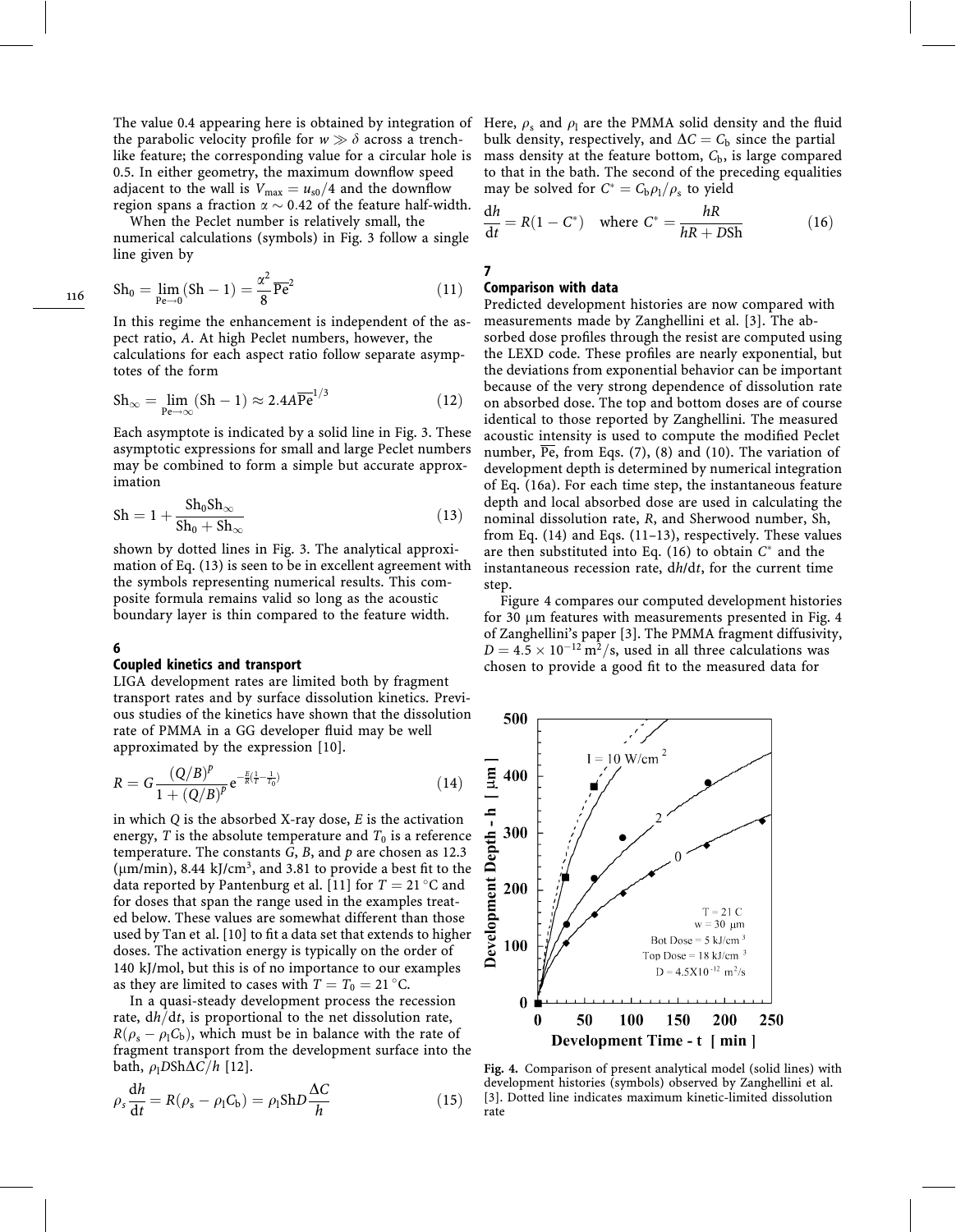development in the absence of sonic agitation  $(I = 0)$ . This diffusivity, although quite small, appears consistent with available data for comparable molecular weights and fragment concentrations [13]. It is seen in Fig. 4 that the predicted increase in development depths for sonic agitation is in remarkably good agreement with Zanghellini's data.

For the strongest agitation shown in Fig. 4, 100 kW/m<sup>2</sup>  $(10 \text{ W/cm}^2)$ , the development rate is limited almost entirely by dissolution kinetics. Note, however, that there is no indication that acoustic agitation has altered the dissolution kinetics, since the observed rates do not exceed the maximum rates (dotted line) based on the Pantenburg data [11]. At  $100 \,\mathrm{kW/m^2}$  (10 W/cm<sup>2</sup>), the development rate decreases with depth mainly because of the reduction in the local absorbed dose. However, for  $I = 20 \text{ kW/m}^2$ (2 W/cm<sup>2</sup>) the transport in a 30  $\mu$ m hole is insufficient to maintain a low fragment concentration at the feature bottom. In this regime the development rate decreases with depth due to the increasing transport path length as well as reduced dose. Moreover, since transport is dependent on feature size, development depths also become sensitive to the feature size.

The computed variation of development depth with feature size is shown in Fig. 5 for various development times and for two agitation intensities; the dose profile is the same as that used in Fig. 4. Development depths are seen to increase strongly with feature size for holes smaller than about 150  $\mu$ m. This is consistent with the variation of the acoustically driven fragment flux,  $f_a$ , with feature width that may be deduced from the low Peclet number asymptote of Eq. (11).

$$
\lim_{\text{Pe}\to 0} f_a \propto \text{Sh} \frac{D}{h} \propto \text{Pe}^2 \frac{D}{h} \propto \frac{I^2 w^2}{Dh} \tag{17}
$$



Fig. 5. Variation of computed development depth with hole size at various times.  $T = 21^{\circ}$ C. Absorbed doses and polymer fragment diffusivity are the same as those in Fig. 4

The development depth also appears to decrease weakly with feature size for holes larger than 150 µm. Since wider features have larger Peclet numbers, this behavior is consistent with the dependence deduced from the high Peclet number relation of Eq. (12).

$$
\lim_{\text{Pe}\to\infty} f_a \propto \text{Sh} \frac{D}{h} \propto \text{Pe}^{1/3} A \frac{D}{h} \propto \frac{I^{1/3} D^{2/3}}{w^{2/3}} \tag{18}
$$

This downward trend with feature size is only weakly apparent in Fig. 5 partly because kinetic limitations become more important in larger features where transport is relatively strong. Even a very moderate convective flow across the wafer face would offset this reduction of development rates with feature width. No experimental data has been included in our Fig. 5 because of apparent inconsistencies between the data in Figs. 4 and 5 of [3].

Figure 6 is equivalent to Fig. 5 except that the absorbed doses are about half as large and data from [3] is included. The agreement is very good. Also, because the kineticlimited dissolution rate is substantially reduced, an agitation intensity of 20 kK/m<sup>2</sup> (2 W/cm<sup>2</sup>) provides fragment transport that maintains a very low fragment concentration at the bottoms of all features. Under these conditions all features appear to develop at nearly the same rate.

Relative uniformity of development depths can, however, be somewhat misleading because differences in development time are inversely proportional to the development rate. For this reason, the differences in development times for  $I = 2$  W/cm<sup>2</sup> in Figs. 5 and 6 are nearly identical even though the development depths are dramatically less uniform in Fig. 5. Differences in time are important because these, together with the development rate, determine the sidewall taper and extent of undercutting adjacent to the substrate.



Fig. 6. Comparison of computed (lines) with measured (symbols) variation of development depth with hole size at various times. Absorbed dose is half that in Fig. 5